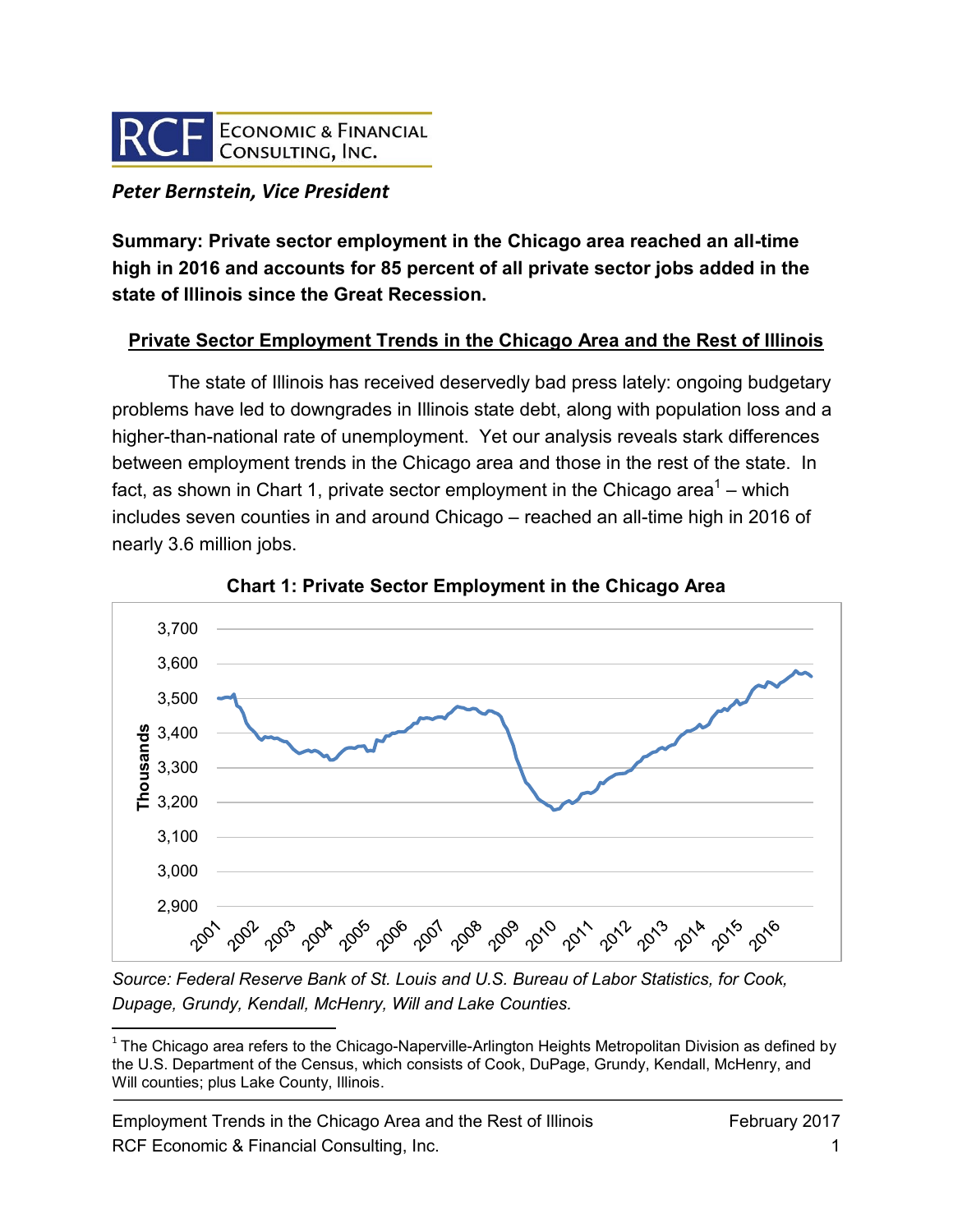After losing 280,000 private sector jobs during the Great Recession, the Chicago area experienced a solid employment rebound, surpassing not only its pre-Great Recession peak but also the employment peak in 2001. Interestingly, the employment recovery from the Great Recession was actually stronger than the recovery from the 2001 recession. During that earlier recovery employment did not even return to its prerecession peak, while the recent recovery added more jobs than were lost, resulting in a net gain in employment in the Chicago area.

Contrast the Chicago area experience with the rest of the state of Illinois, shown in Chart 2. While the rest of the state saw a similar decline in private sector employment as a result of the Great Recession, there has been little recovery in employment which remains 56,000 jobs below its pre-recession peak, with 93,000 private-sector jobs lost since early 2001.



## **Chart 2: Private Sector Employment in the Rest of Illinois (outside of the Chicago Area)**

*Source: Federal Reserve Bank of St. Louis and U.S. Bureau of Labor Statistics, RCF calculation*

The contrast between the Chicago area and the rest of the state is further illustrated in Chart 3, which compares net changes in employment since December of 2009. In short, the overwhelming majority (85 percent) of jobs added to the state during this time are in the Chicago area.

Employment Trends in the Chicago Area and the Rest of Illinois February 2017 RCF Economic & Financial Consulting, Inc. 2014 2016 2017 2022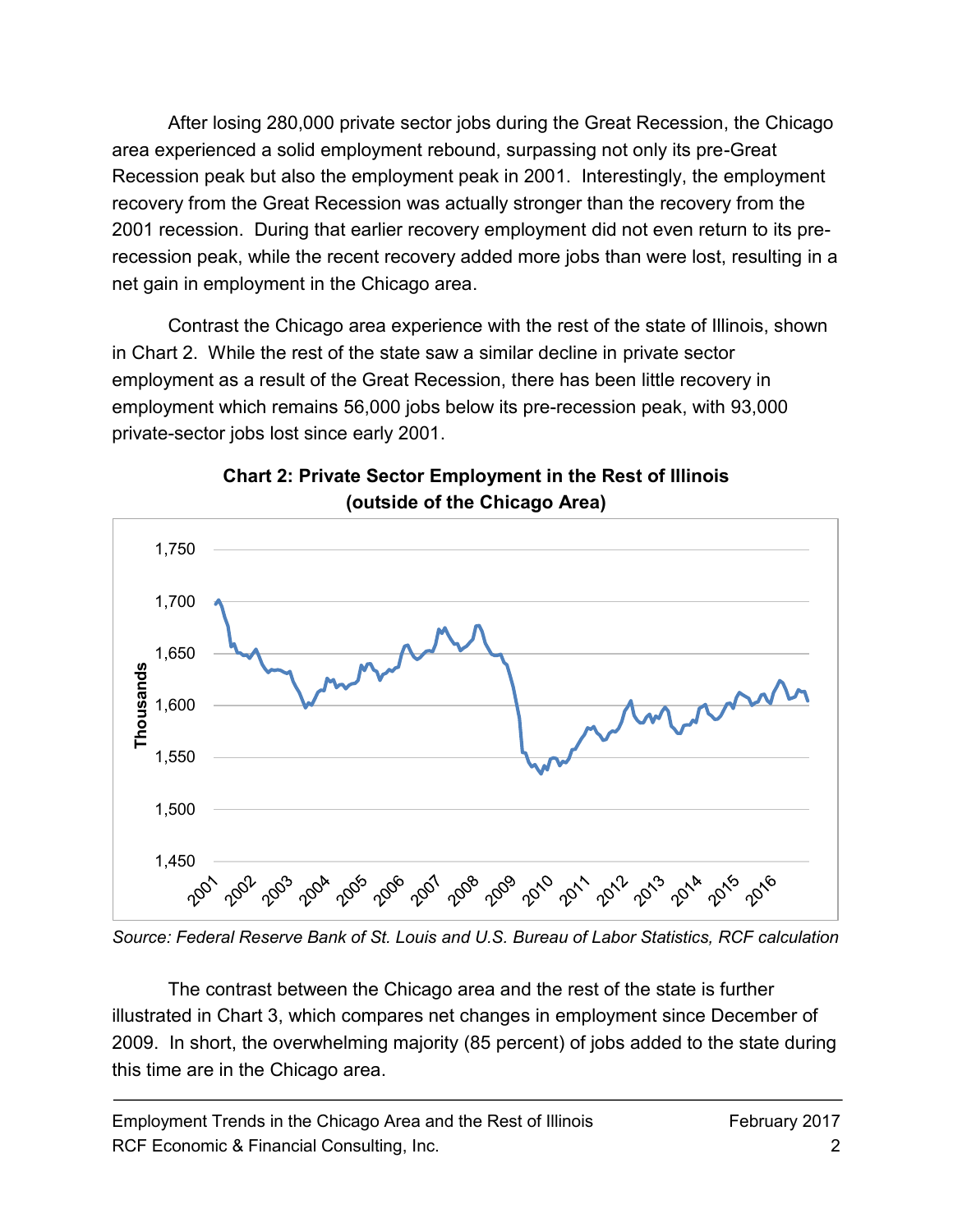

**Chart 3: Change in Private Sector Employment since December 2009**

*Source: Federal Reserve Bank of St. Louis and U.S. Bureau of Labor Statistics, RCF calculation*

A key reason for the difference between growing Chicago employment and stagnant employment in the rest of Illinois is the growth in service sector jobs in the Chicago area. Jobs in the goods producing sector (primarily manufacturing and construction) have increased somewhat over the past seven years but as Chart 4 shows, most of the employment growth has occurred in the service sector, as has been the case nationally for many years. Moreover, because Chicago is less reliant on goods producing employment, it has been better insulated than the rest of the state from the struggles affecting both the construction and manufacturing industries.



**Chart 4: Changes in Private Sector Employment since December 2009, by Industry and by Region**

*Source: Federal Reserve Bank of St. Louis and U.S. Bureau of Labor Statistics, RCF calculation*

Employment Trends in the Chicago Area and the Rest of Illinois February 2017 RCF Economic & Financial Consulting, Inc. 33